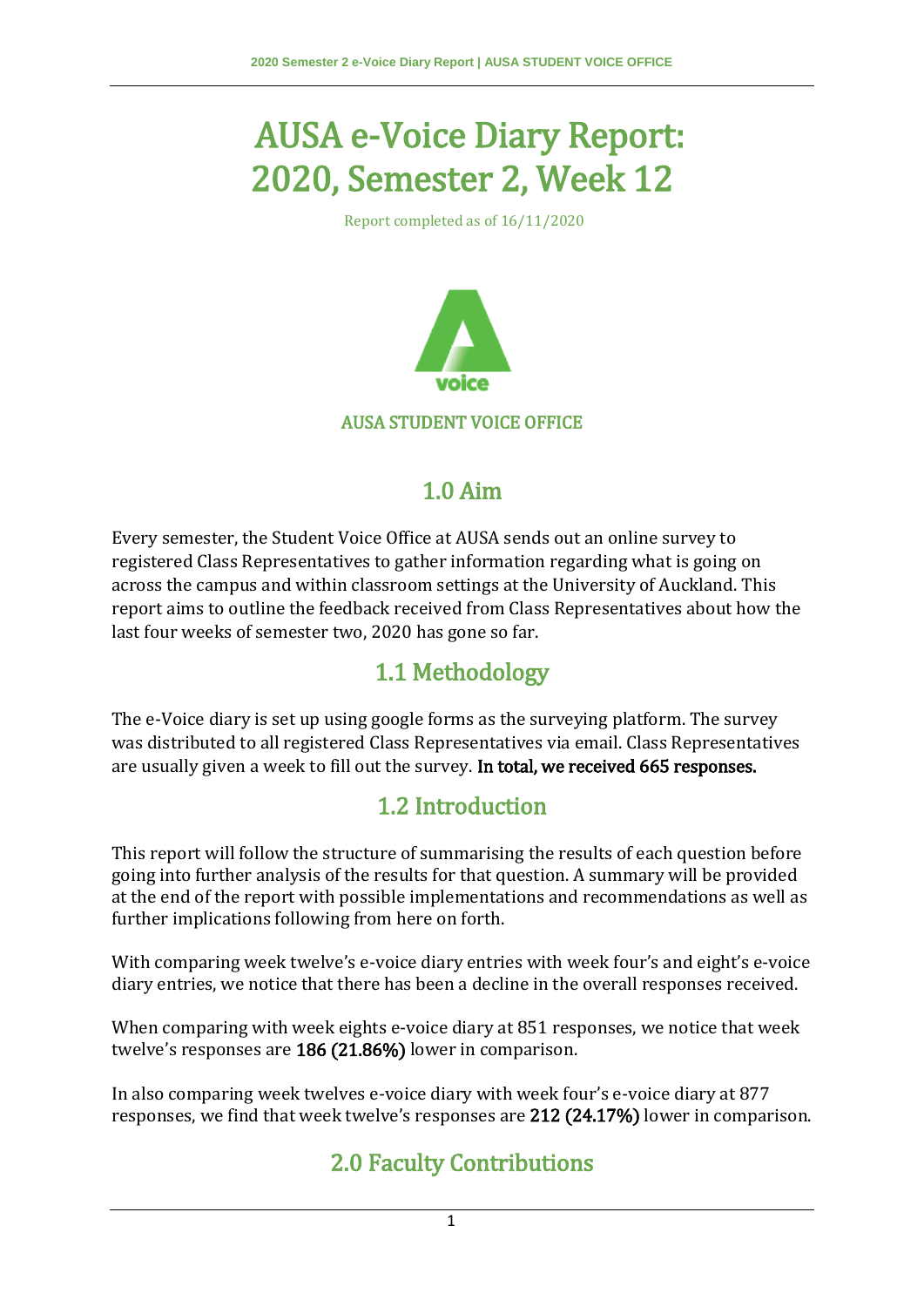The following information provided details on which faculties took part in the survey and which faculties had the most respondents. The total amount of submissions received for this section is from 665 Class Representatives.



Faculty (This is the faculty of the course you are representing)

The following statistics are reflective of the graph above and presented in order from the highest level of respondents to the lowest.

| • Faculty of Science                    |              | $195$   29.32% * 665 |
|-----------------------------------------|--------------|----------------------|
| • Faculty of Arts                       |              | $175$   26.31% * 665 |
| <b>Business School</b>                  | 156          | $123.46\% * 665$     |
| • Faculty of Medical & Health Science   | l 56         | $18.42\% * 665$      |
| • Faculty of Creative Arts & Industries | $ 29\rangle$ | $14.36\% * 665$      |
| • Faculty of Education & Social Work    | 28           | $14.21\% * 665$      |
| Faculty of Law                          | 18           | $12.71\% * 665$      |
| • Faculty of Engineering                | 18           | $1.2\% * 665$        |
|                                         |              |                      |

The three possible reasons for low response rates among certain faculties might be:

- There are fewer courses within the faculties
- Due to exam period where students are busy and in return reducing their engagement as a class representative
- There is a lack of engagement by Class Representatives from these facilities with low response rates. That said, AUSA could potentially conduct enquiries into why this may be the case

### 3.0 Course Experiences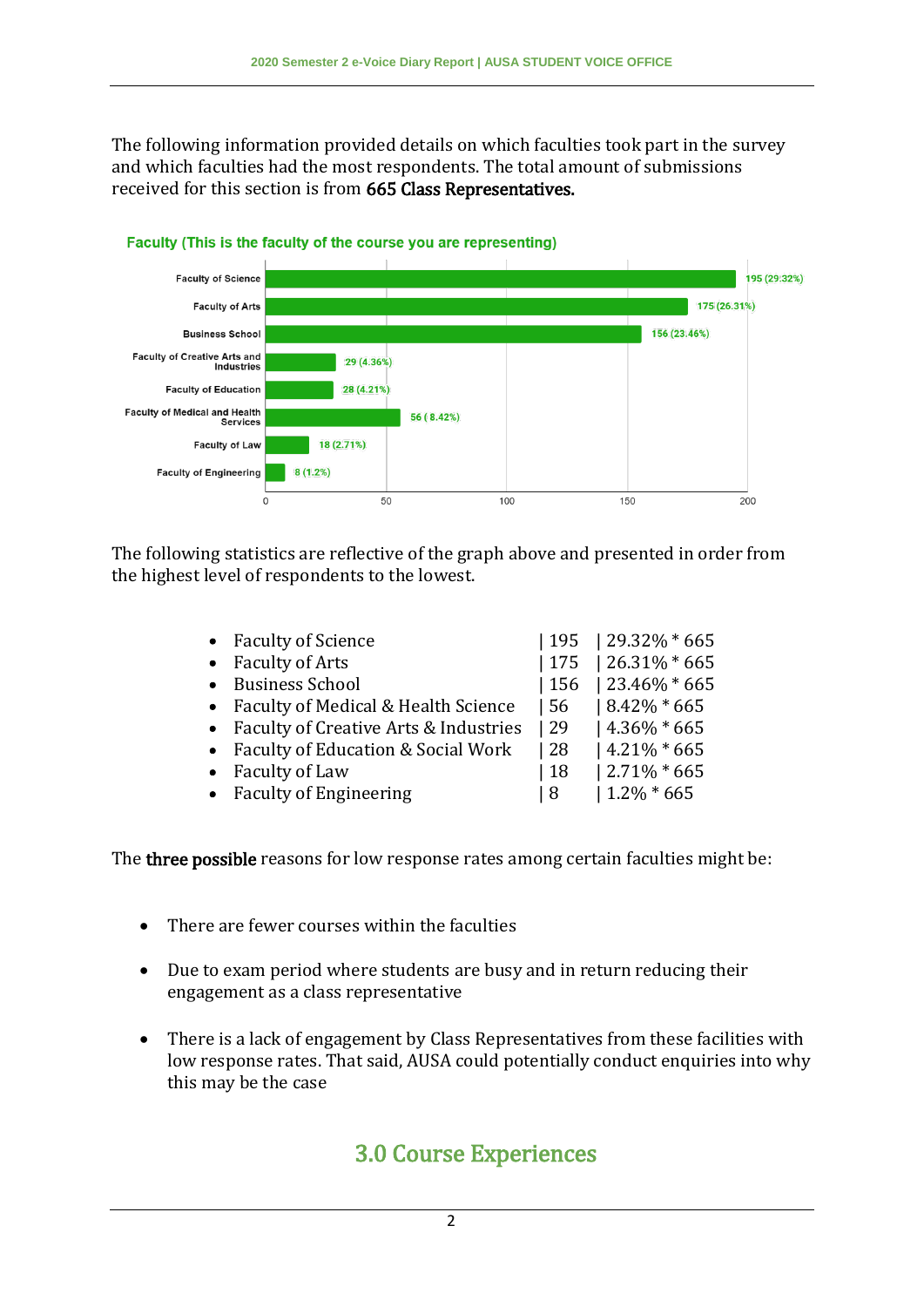The following information outlines the overall rated experience of courses provided at the University of Auckland across all faculties up to week twelve of semester two, 2020. The Class Representatives were asked to select how they would rate the respective courses they represent, from '1' being 'Poor', to '5' being 'Excellent'. The overall total amount of responses to this question was 653.



### **Overall Course Experience**

The following statistics are reflective of the graph above but in order from 5 (**Excellent**) to 1 (Poor):

|  | 5 (Excellent) |  | $ 243 $ $ 37.21\%*653 $ |
|--|---------------|--|-------------------------|
|--|---------------|--|-------------------------|

- 4 | 317 | 48.55%\*653
- 3 | 76 | 11.64%\*653
- 2 | 11 | 1.68%\*653
- 1 (Poor) | 6 | 0.92%\*653
- $\triangleright$  It can be noted that the overall course experiences have been mostly positive up to week twelve of semester two, 2020
- $\triangleright$  It can also be noted that there has been a slight decrease in negative course ratings being 1-3 with a slight increase in the positive course ratings being 5
- $\triangleright$  It could be noted that these responses may have limitations- for example, Class Representative's biases
- $\triangleright$  The following diagram displays what specific area of course experience related feedback students wished to cover. The total amount of responses to this question was 653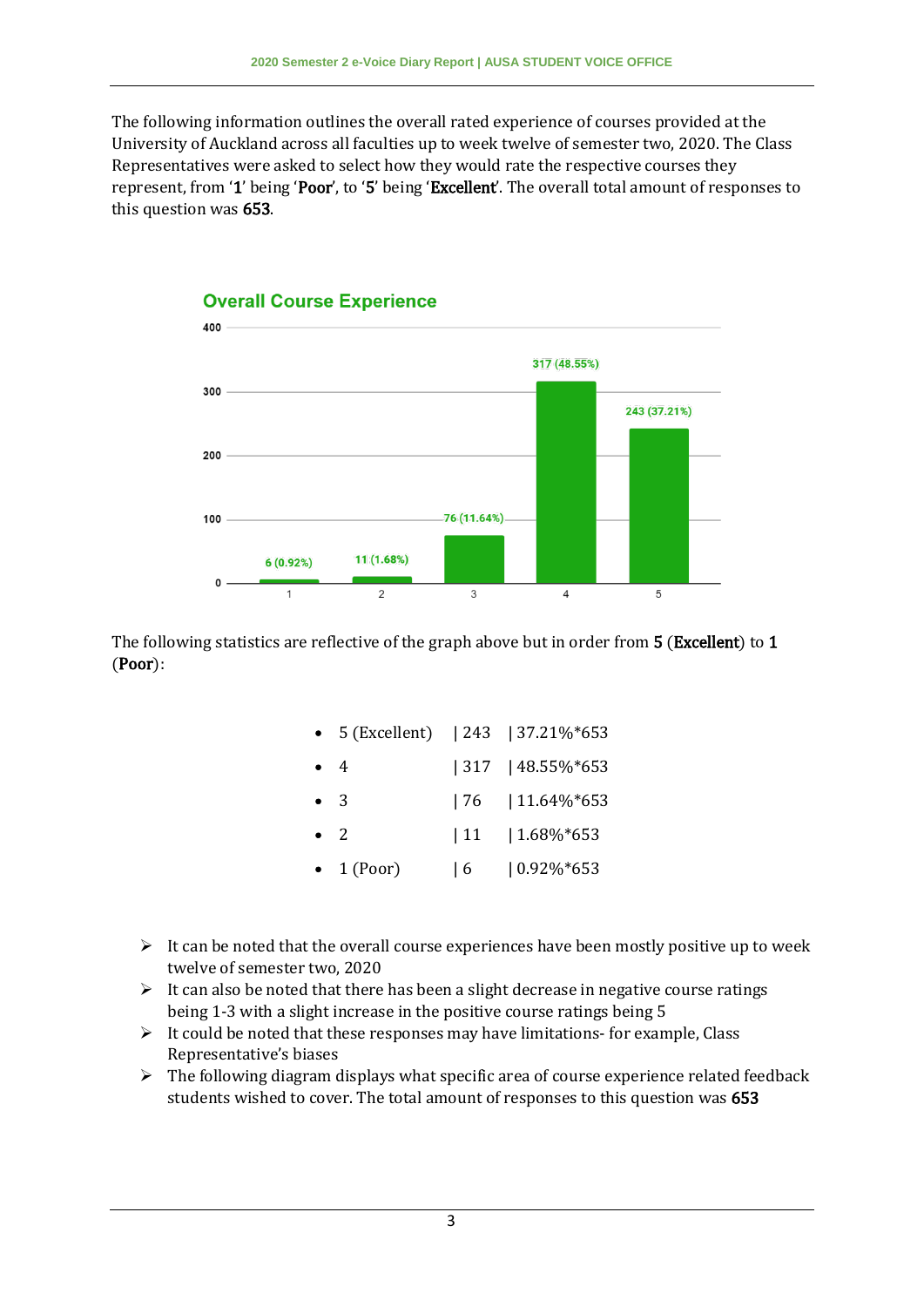# 3.1 Outlining what Categories Class Representative 'Course Experience' Feedback Relate to

### **Class Rep Course Experience Feedback is About**



The following statistics are reflective of the graph above but in order from the highest level of respondents to the lowest.

| Course content and structure                     |               | 369   28.65%*1288 |
|--------------------------------------------------|---------------|-------------------|
| Assessments                                      | 288           | 22.36%*1288       |
| Academic staff (i.e. lecturer, tutors etc)   240 |               | 18.63%*1288       |
| Online learning                                  | $ 209\rangle$ | 16.23%*1288       |
| Resources                                        | 183           | $16.44\%*1288$    |
| General facilities                               | l 55          | $14.37\%*1288$    |
| An academic complaint                            | l 44          | $ 3.42\%*1288$    |

- $\triangleright$  As shown from the data above we can see that 'Course content and structure' is the key area of course experience feedback received by the Student Voice Office from Class Representatives. Course content and structure encompasses 28.65% of the overall feedback
- $\triangleright$  The following two other areas of course experience feedback are 'Assessments'-22.36% and 'Academic staff related feedback'- 18.63%
- $\triangleright$  The lowest area of course experience feedback relates to 'An academic complaint'; which is similar to week eights e-voice diary results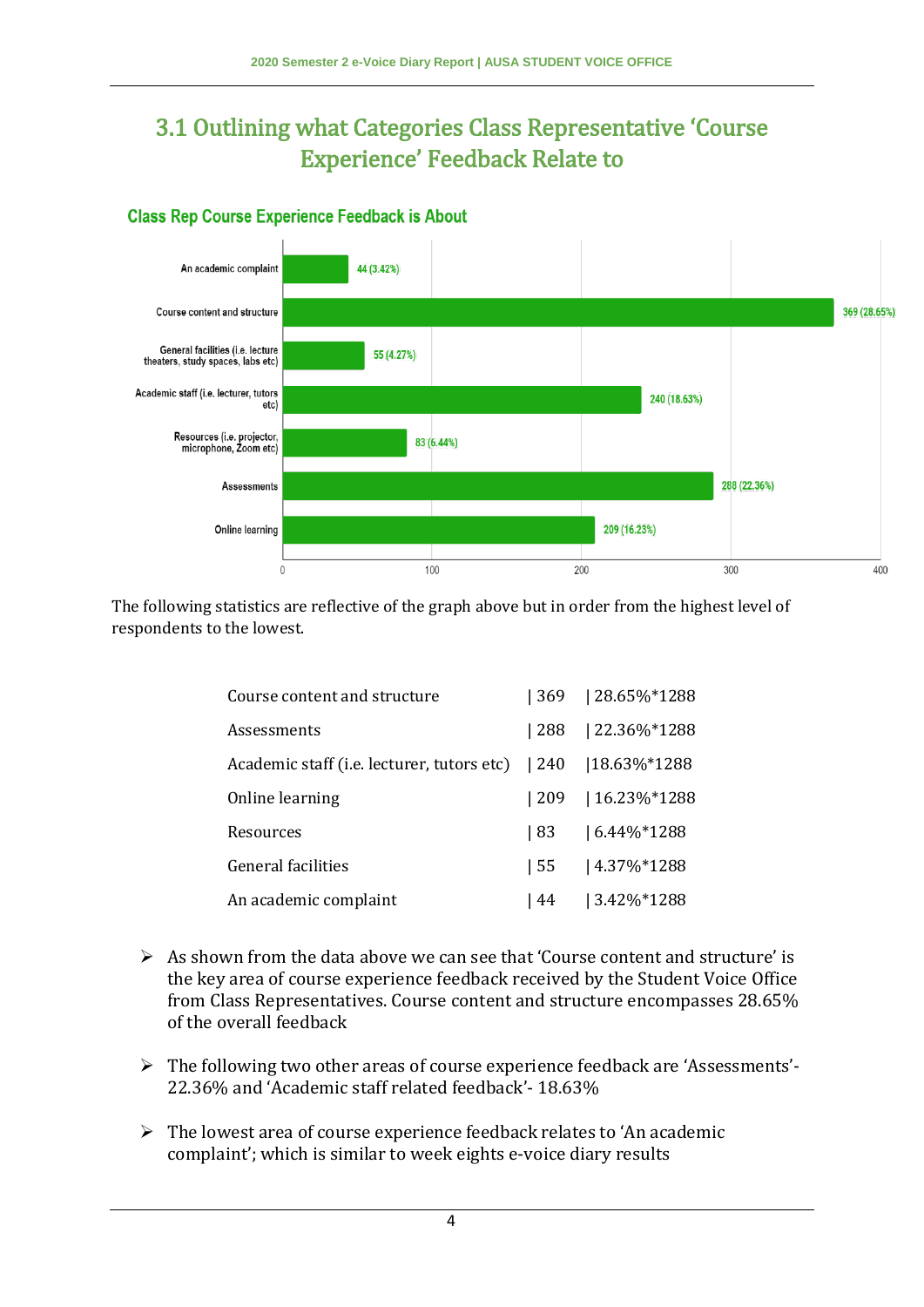### 3.2 Course Content & Structure / Lecturers & Tutors / Student Academic Complaints

#### Students have raised concerns around the course content:

- "So much content each week with 4 hours is a lot to try and revise for. Students are concerned how to approach problem questions and the way exams may be set out."
- "Students have urged for more in depth explanations and more time for the lectures as the content being delivered is unsuitable for the time frame of the lecture slot. It would have been nice or much appreciated if there was more time for students to fully understand and develop their understanding of the contents as help is very limited during tutorial as well as office hours which gives students little room for improvement"
- "However, there have been some concerns about teaching styles and content volume, which were addressed last week with the professors during the class"
- "Some students have said that there isn't enough time between being taught the content and then having the test for each module."

### 3.3 Assessments

#### Students have raised concerns regarding assessments:

- "The feedback I received was around assessments which was relayed to the lecturers to ensure there was good communication between them"
- "Communications have been made with the lecturer and tutor for consultations, but unfortunately, it is the last week of the semester and no communication has been made regarding assessments."

#### Students have raised concerns around stress and want to consider a grade bump for assessments/ exams:

- "Again, the Grade bump was mentioned repetitively. Students feel the difficulty of moving online then back offline, and in particular the false start had caused significant disadvantages. Students have been repetitively asking for a universal grade bump as performed last semester."
- "Under all these disadvantages, one grade bumped up for all courses is reasonable"
- "Universal grade Bump for encouraging students:- I request AUSA to put this forward and the university to grant a universal grade Bump to all the students which will not make us discouraged and unprivileged. Also, it is unfair that we will not get a universal grade Bump even after having online classes for almost the whole semester and not coming to campus. So this is not fair and I want AUSA to please put this concern further ahead."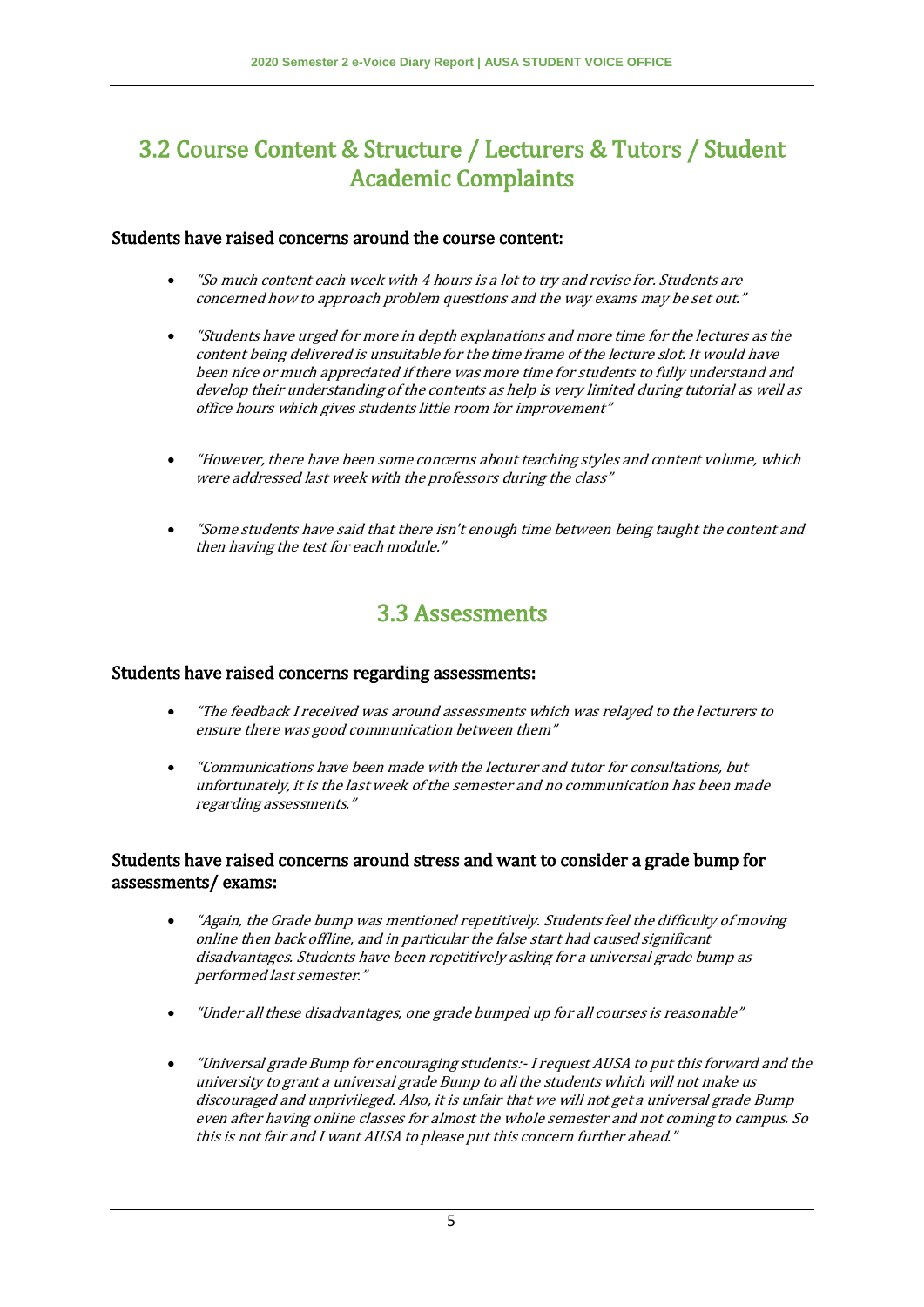# 3.4 Resources / General Facilities Concerns

### Students have raised their concerns towards the resources

"We had a heavily weighted group assignment and had to adapt to using online resources"

# 4.0 Commendations

For the most part Class Representatives and other students have expressed their gratitude and encouragement towards the university, academic staff and AUSA thus so far in semester two-week twelve of 2020.

- "I would also thank AUSA for constantly supporting all the students and helping them during this hard time. Thank you"
- "All students seem satisfied with the resources provided by the teaching staff. Also, happy that we get a cheat sheet for our exams"
- "Nick and teaching staff have been very useful answering student questions and assisting with their research."
- "Everyone is happy to how the semester turned out, even with online learning."
- "Thank you for a great semester and making being a class rep so enjoyable!"
- "All students seem satisfied with the resources provided by the teaching staff. Also happy that we get a cheat sheet for our exams"

## 5.0 Key Takeaways

This report has outlined the general information Class Representatives of the University of Auckland have provided regarding how the semester two of 2020 has been up until week twelve of the university calendar.

The following listed notes are some key takeaway information that should be considered from the entirety of this report.

- Quite a large number of students are satisfied with how the lecturers adapted through out the semester with the ongoing change into different alert levels and how they managed to continuously provide substantial quality education
- There has been praise towards AUSA and their efforts towards students
- Majority of students would like the university to consider a grade bump/ scale up under the reasons previously stated